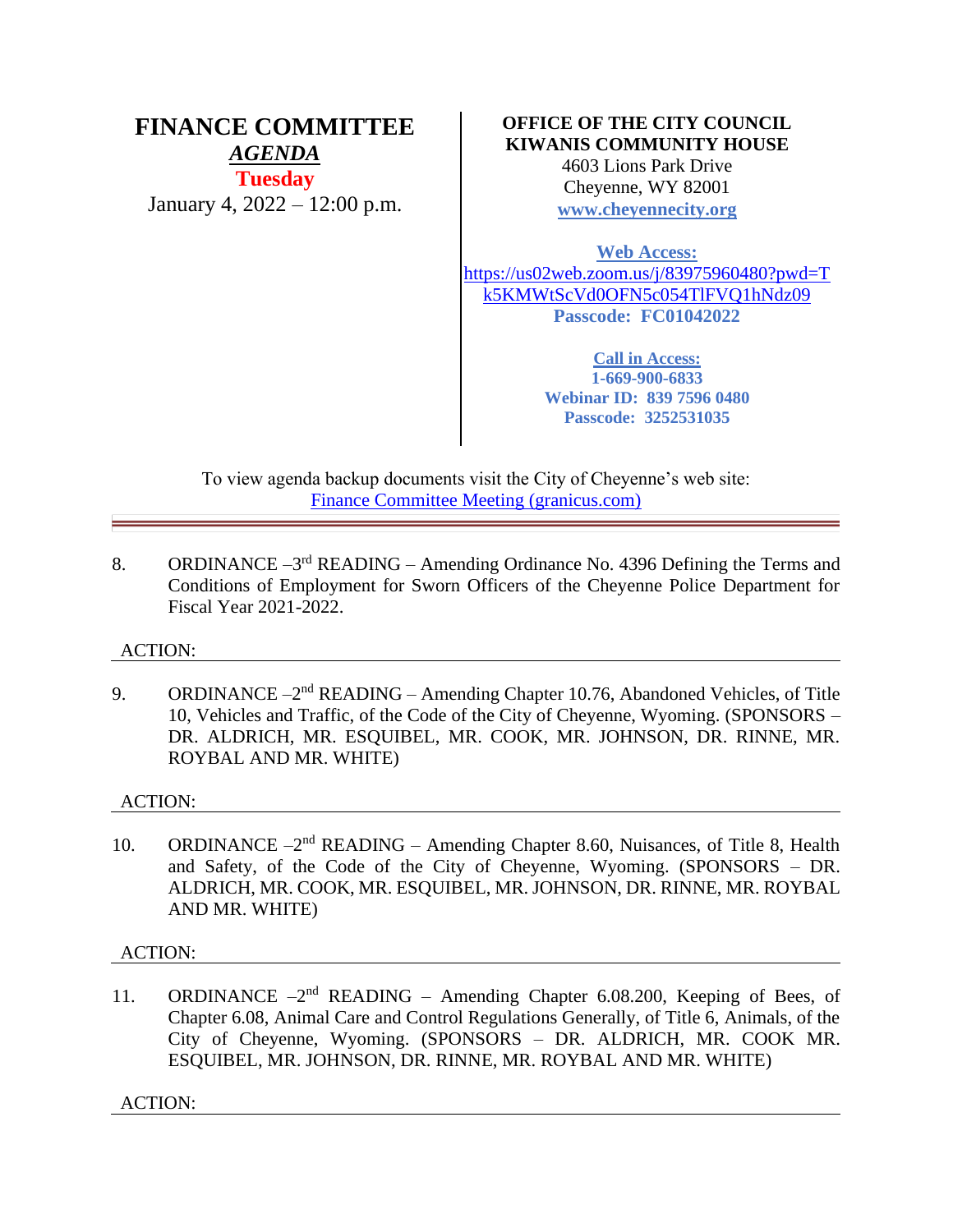25. RESOLUTION – Reappropriating the Fiscal Year 2022 Budget of the City of Cheyenne according to the provisions of W.S.  $\S16-4-112 \& \S16-4-113$ . (SPONSOR – MR. ROYBAL)

### ACTION:

### 26. LEASES/CONTRACTS/LEGAL:

f) Professional Services Agreement between the City of Cheyenne and Plan One Architects, for the Emergency Response Facility design and construction Administration Services Project. (Specific Purpose Sales Tax)

#### ACTION:

g) Memorandum of Understanding between WYDOT and the Cheyenne MPO for the Transit Connection Feasibility Analysis: Northern Colorado to Southern Wyoming.

#### ACTION:

h) Professional Services Agreement between the City of Cheyenne, Cheyenne Metropolitan Planning Organization (MPO) and HDR Engineering, Inc., for the Transit Connection Feasibility Analysis: Northern Colorado to Southern Wyoming.

#### ACTION:

# 28. CONSIDERATION OF BIDS/PURCHASES/REQUESTS FOR PROPOSALS:

c) Consideration of Bid #S-9-22 for a Contract between the City of Cheyenne and Sustainable Modular Management, for the Compost Facility Prefabricated Metal Office Trailer Project. (Solid Waste Fund)

#### ACTION:

d) Consideration of Bid #E-7-22 for furnishing fourteen (14) new four-door 2022- 2023 model utility (SUV) Police Interceptors, for the City of Cheyenne, Cheyenne Police Department. (2019-2022 1% Sales Tax)

ACTION: